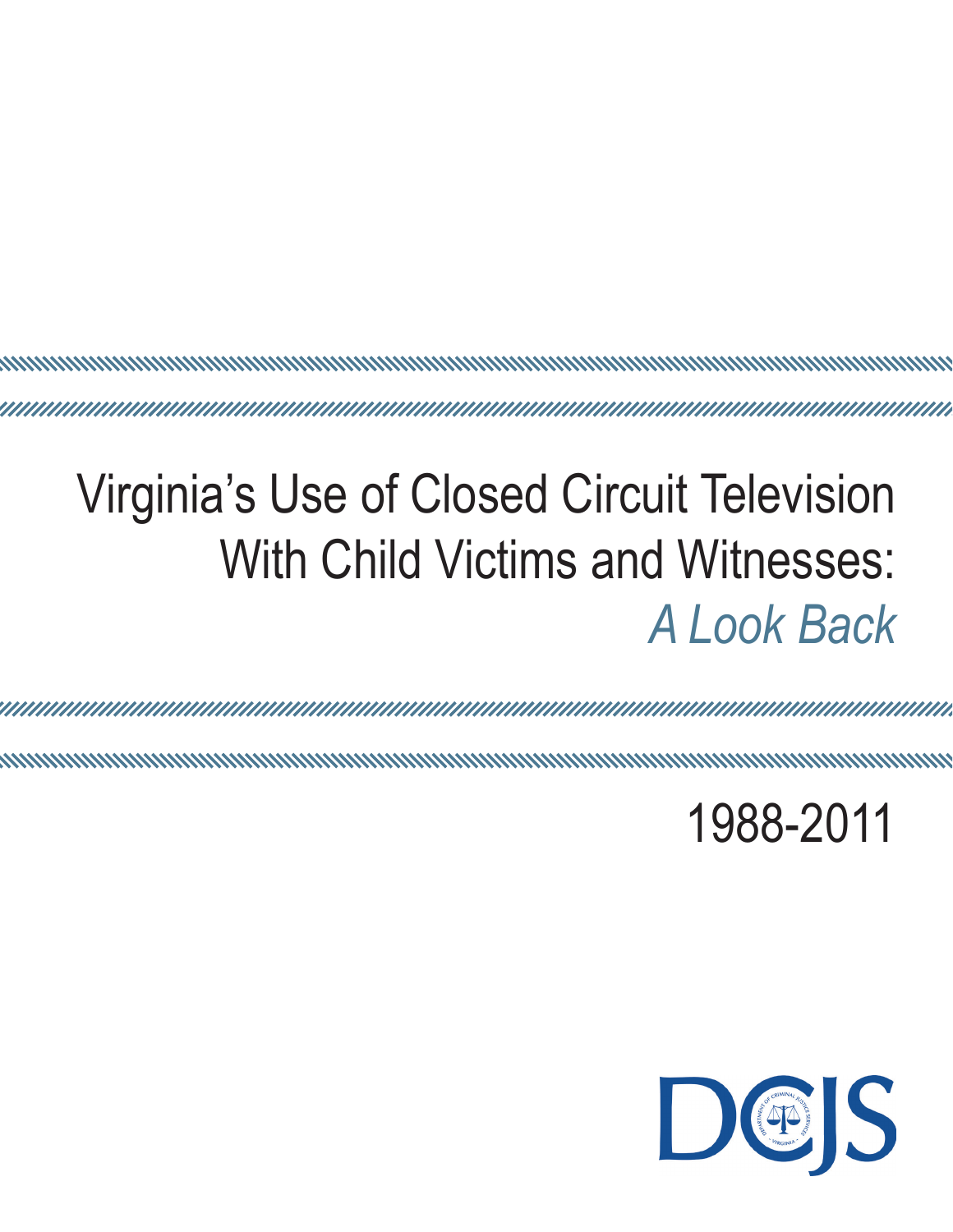# **Virginia's Use of Closed Circuit Television With Child Victims and Witnesses:** *A Look Back*

## **Historical Background and Statutory Authority**

Virginia, among a number of states, has taken steps to reduce the trauma experienced by child victims when they must testify in court about what happened to them. In 1988 the Virginia General Assembly enacted legislation that allowed for the use of two-way, closed-circuit testimony in child abuse cases. This technology allows a child's testimony to be transmitted "live" to the courtroom where it can be seen and heard by the judge, jury, defendant, and others as it is given. At the same time, the proceedings in the courtroom are to be transmitted to the room where the child is, in order that it can be seen and heard by the child and the attorneys.

Section [§18.2-67.9](http://leg1.state.va.us/cgi-bin/legp504.exe?000+cod+18.2-67.9) of the Code of Virginia permits closed-circuit television (CCTV) in cases involving certain criminal offenses, under certain conditions, when a victim is 14 years of age or younger at the time of the offense and 16 years or younger at the time of testimony or when a child witness is 14 years or younger at the time of the testimony. Additionally, in any civil proceeding involving alleged abuse or neglect of a child, the child's testimony may be taken via CCTV (§§ [63.2-1521 ;](http://leg1.state.va.us/cgi-bin/legp504.exe?000+cod+63.2-1521) [16.1.252](http://leg1.state.va.us/cgi-bin/legp504.exe?000+cod+16.1-252) (D) ) if the child victim is 14 or under at the time of the alleged offense and 16 years or younger at the time of testimony, or a witness is 14 or under at the time of testimony. The court may order that the testimony of the child be taken by CCTV if it finds that the child is unavailable to testify in open court in the presence of the defendant, the jury, the judge, and the public for any of the following reasons:

- 1. The child's persistent refusal to testify despite judicial requests to do so;
- 2. The child's substantial inability to communicate about the offense; or
- 3. The substantial likelihood, based upon expert opinion testimony, that the child will suffer severe emotional trauma from so testifying.

Since the passage of the statute allowing CCTV, a Department of Criminal Justice Services (DCJS) assessment noted that while many jurisdictions were aware of the legislation, CCTV was not being utilized for a variety of reasons, including the unavailability of technology. In response to the knowledge that CCTV was only utilized six times between 1988 and 1993, DCJS secured funding from the Federal Bureau of Justice Assistance (BJA) for DCJS and the Virginia State Police to expand the use of closed-circuit testimony for child abuse victims. Under the grant, three mobile CCTV units were purchased; an informational brochure and protocol for use of the technology was produced and training on the use of the equipment was provided to criminal justice professionals. This technology and technical assistance has been available to Virginia courts since 1994. Periodically, BJA and other funding has been secured for equipment upgrades including the purchase of fiber optic technology.

The Virginia State Police facilitates the use of CCTV equipment upon request (see procedure for requesting equipment at the end of this report). They submit basic identifying information to DCJS on each request they receive, as well as case identifying data when the equipment is installed. **Due to the fact that a few jurisdictions utilize their own locally owned equipment and do not report their utilization data, this summary should not be construed as a representation of the complete use of CCTV in child abuse cases throughout the Commonwealth of Virginia.**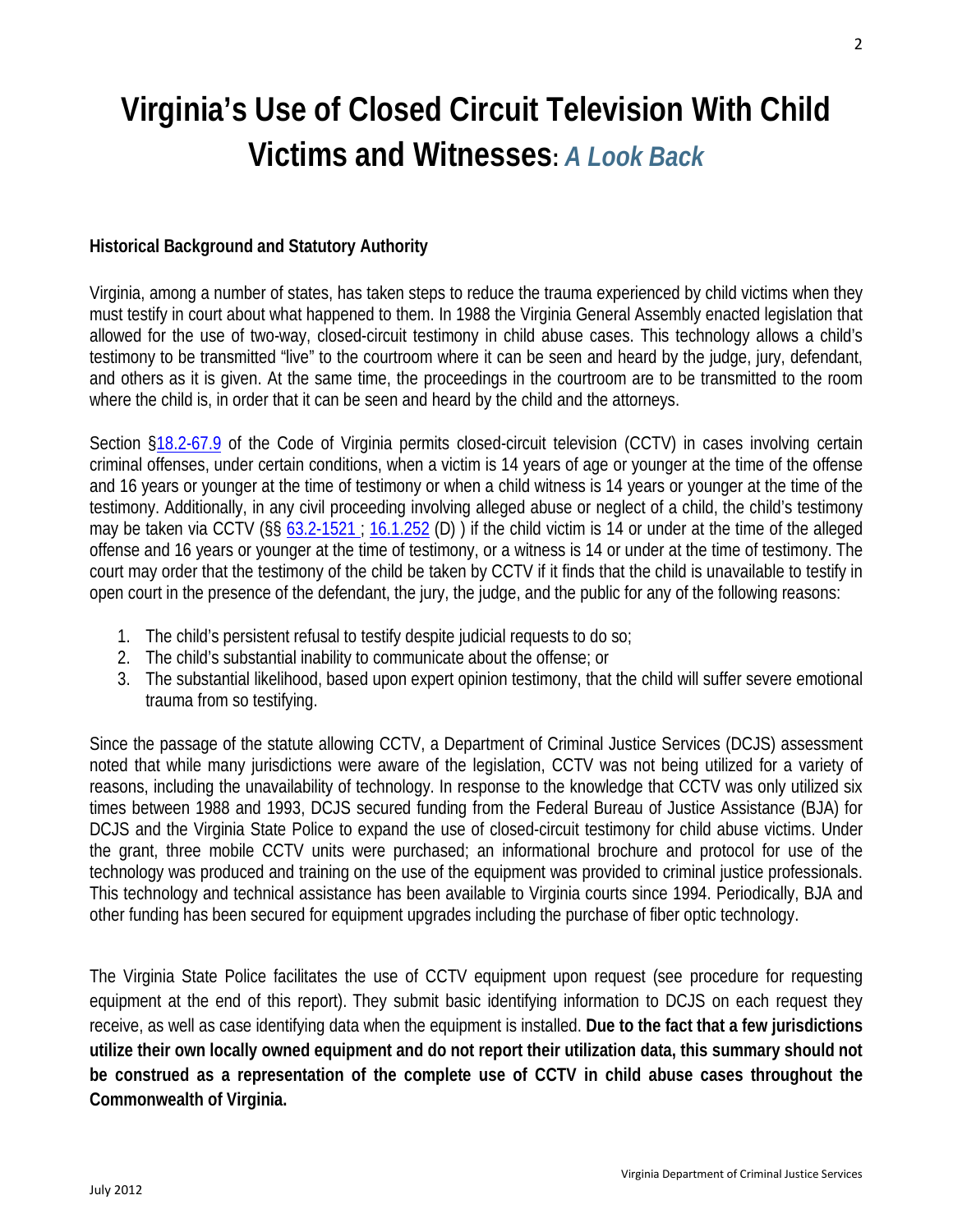#### **What We've Learned**

- Court preparation is important in all child victim/witness cases and especially when using closedcircuit testimony. It is important to introduce the child to the judge in addition to allowing the child to see the courtroom where the child will testify. Allow time to familiarize the child with the equipment and technicians.
- It is important to contact the Virginia State Police as soon as the possibility arises that CCTV equipment will be needed, even if a formal request has not been made to the court. The Virginia State Police need as much advance notice as possible in order to schedule the equipment and technicians.
- The statute requires that the party seeking the order from the court allowing the use of closed-circuit testimony file a motion at least seven days in advance of criminal procedures, and two days in advance of a civil hearing. Prior to the installation of CCTV equipment, motion hearings for the determination for use of closed-circuit testimony should be completed.
- If a court hearing is cancelled or adjourned, the Virginia State Police should be notified as soon as possible, preferably at least 24 hours prior to the court date. This will avoid unnecessary travel and installation time for the Virginia State Police special agents and allow for scheduling of other assignments.
- The Virginia State Police are eminently qualified to administer this program. The special agents who install the CCTV systems are knowledgeable, efficient, flexible and highly professional. Prosecutors appreciate the professionalism and ease of use of this service.
- The statutory changes in 1999 increasing the age limit for use of CCTV for *victims* from twelve (12) and under to fourteen (14) and under at the time of the offense, and less than sixteen (16) at the time of trial and allowing the use of CCTV for *witnesses* who are fourteen (14) and under at the time of trial have resulted in greater access to justice and reduced trauma for adolescents.

### **Requests for Equipment and Related Case Data**

Through the collaboration between the Department of Criminal Justice Services and the Virginia State Police, the number of requests for service has continued to increase. Although yearly fluctuations are noted, the usage in 2011 represented a 23% jump from 2010 and a 218% increase in the number of requests from 1994. This jump is likely attributed to increased knowledge regarding the availability and benefits of CCTV as well as the process for requesting services.

The chart below shows the number of requests for CCTV made each year from 1994 to 2011, and how often CCTV was actually used when it was requested.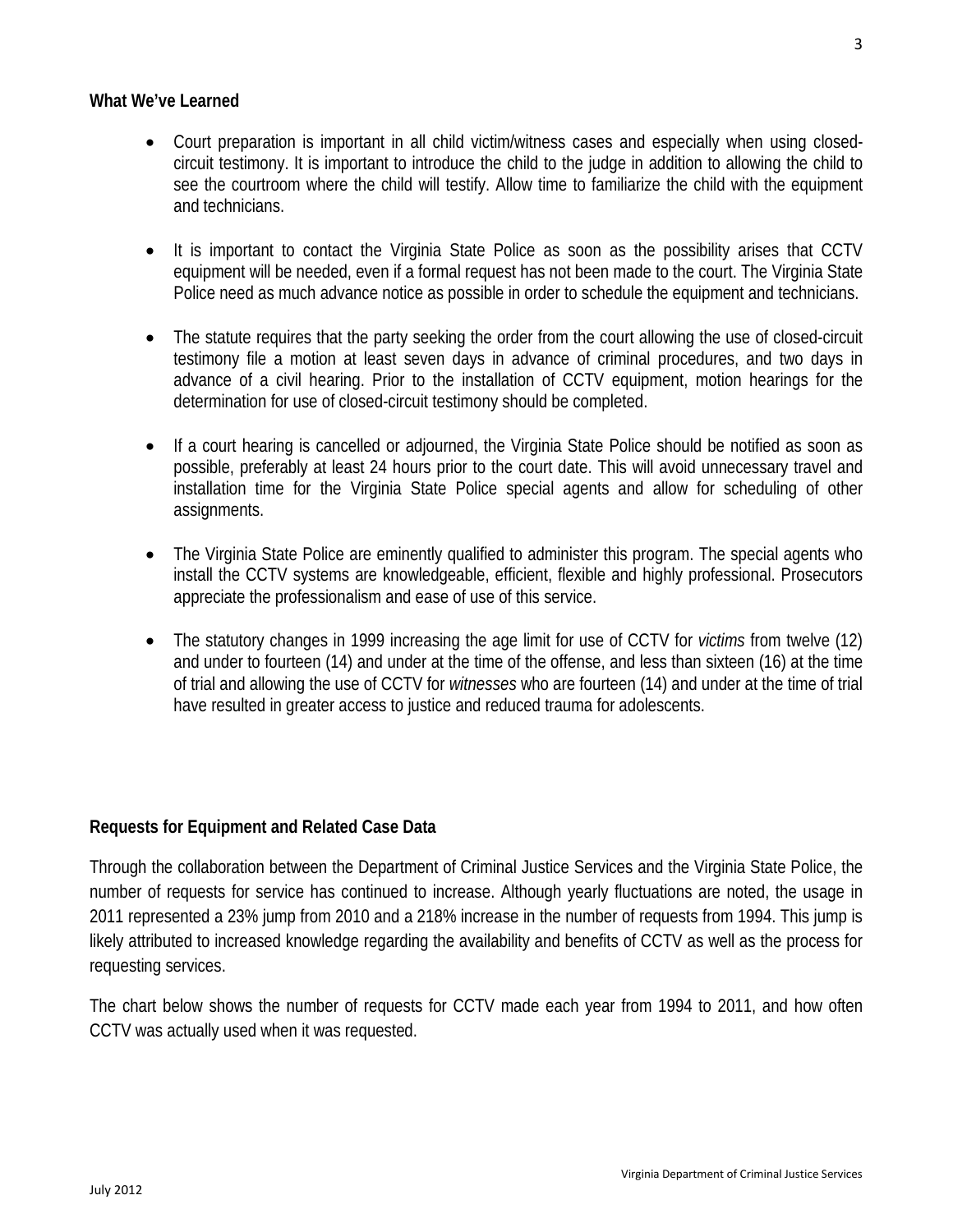

While equipment requests totaled 717 over the last eighteen years, closed-circuit broadcasting has only been utilized 396 times, or in about 55 % of the times requested. It appears that the percent of non-utilization after request has increased as the program has matured over the years. The following chart depicts the various reasons for non-utilization. Clearly, the most significant reason fell into the category of "plea agreement". Nearly half (46%) of all requests resulted in a plea agreement being reached and the equipment not being utilized in court.

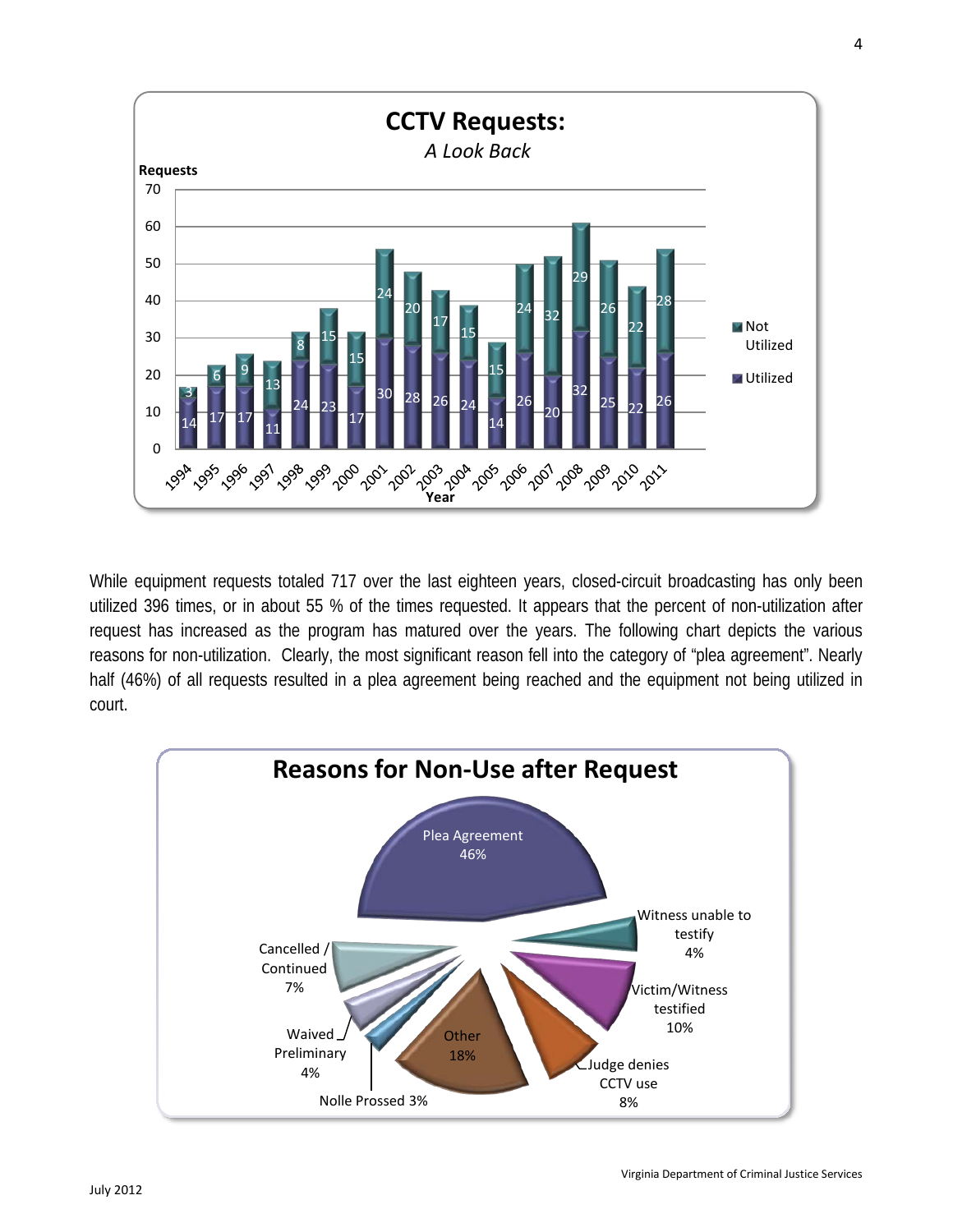During the most recent five-year period reviewed, 2007 to 2011, requests were received from 74 jurisdictions throughout the Commonwealth. The locality requesting State Police CCTV technical assistance most often was Prince William County. Their 29 requests were followed in frequency by Halifax County and Virginia Beach with 18 and 15 requests, respectively. During 2011, the heavy users were Prince William (13 requests), Bristol City (4) and Martinsville (3).



During 2011, 72% of the requests were initiated for Juvenile and Domestic Relations Court proceedings. This is up from the measure 5 years ago of 53%.

The case distribution by type of hearing for 2011 shows a spread of preliminary hearings at 41%, jury trials and civil hearings each with 20% and bench trials at 17%. This configuration seems to have remained fairly constant over the years.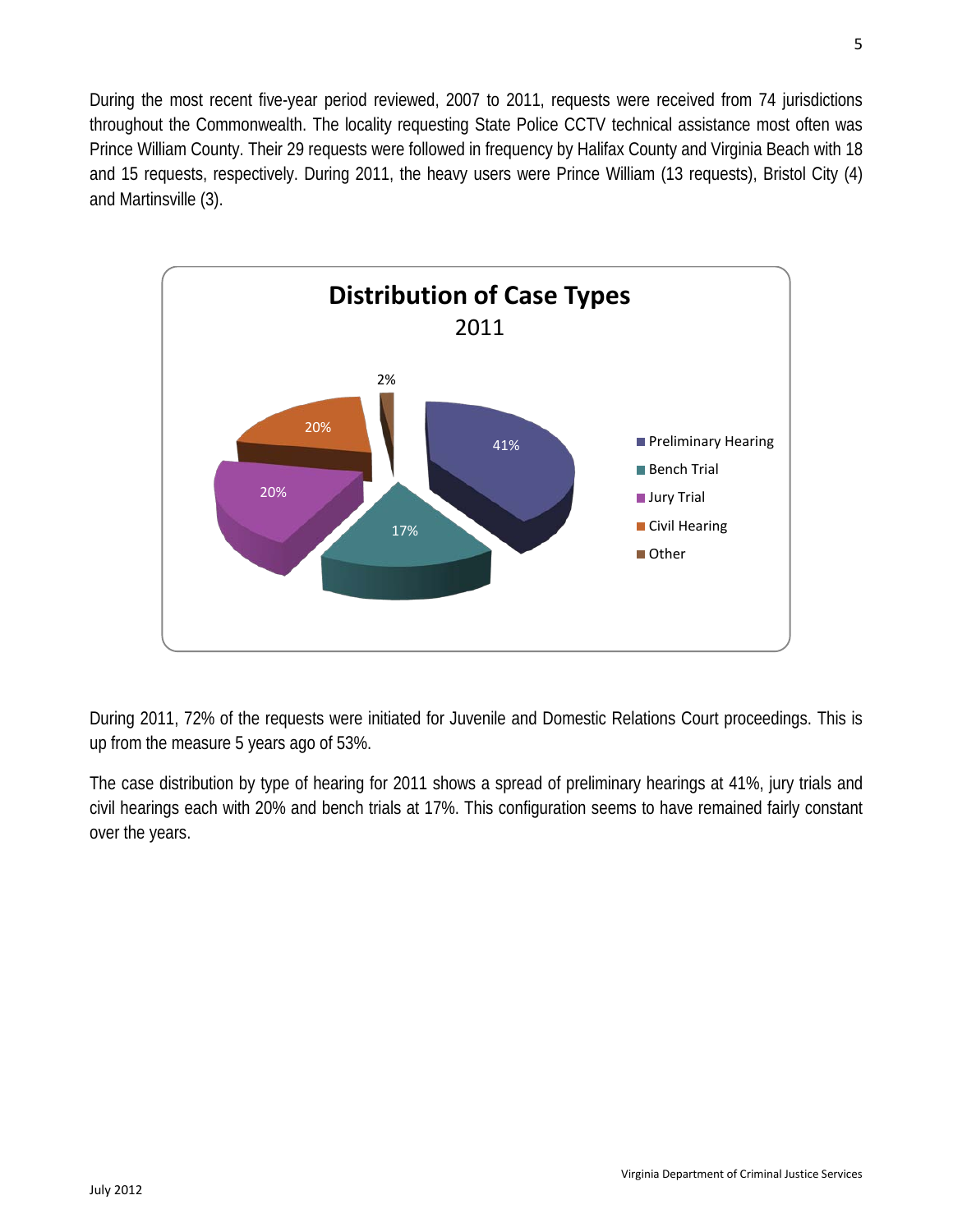

In 2011, the most frequently reported charge justifying the use of CCTV was Abuse and Neglect (29%). Over half of all requests noted charges of either Aggravated Sexual Battery (22%), Sodomy (16%) or Sexual Assault (15%).

A review of previous years' data shows yearly variations in this distribution. For example, in the ten year period 1994 – 2003, Abuse and Neglect charges were reported only in 4% of the requests, and Aggravated Sexual Battery was the most frequent charge at 32% of all requests.

# **Child Specific Data**

Since its implementation, over 850 children were the subjects of closed circuit equipment requests. The following chart depicts the total victims involved by year and gender. In a few instances, the sex of the victim was not reported and thus not included. More than 75% of all requests involved female children.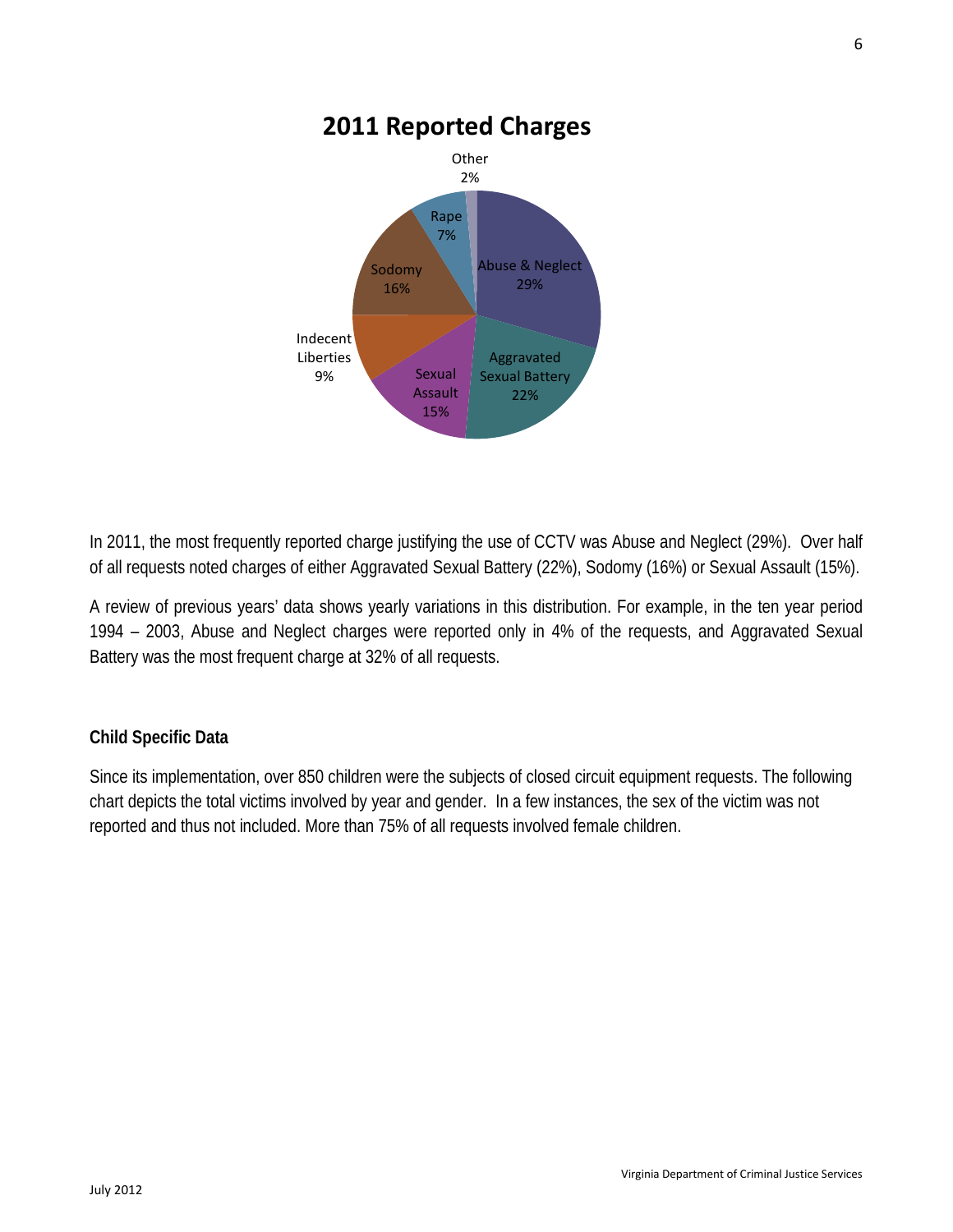

CCTV is being used in cases involving children as young as one year old and up to 16 years old. Comparing data on boys and girls from 2006 to 2011, the equipment is used most frequently with boys between the ages of 5 and 10 and with girls between the ages of 5 and 13.